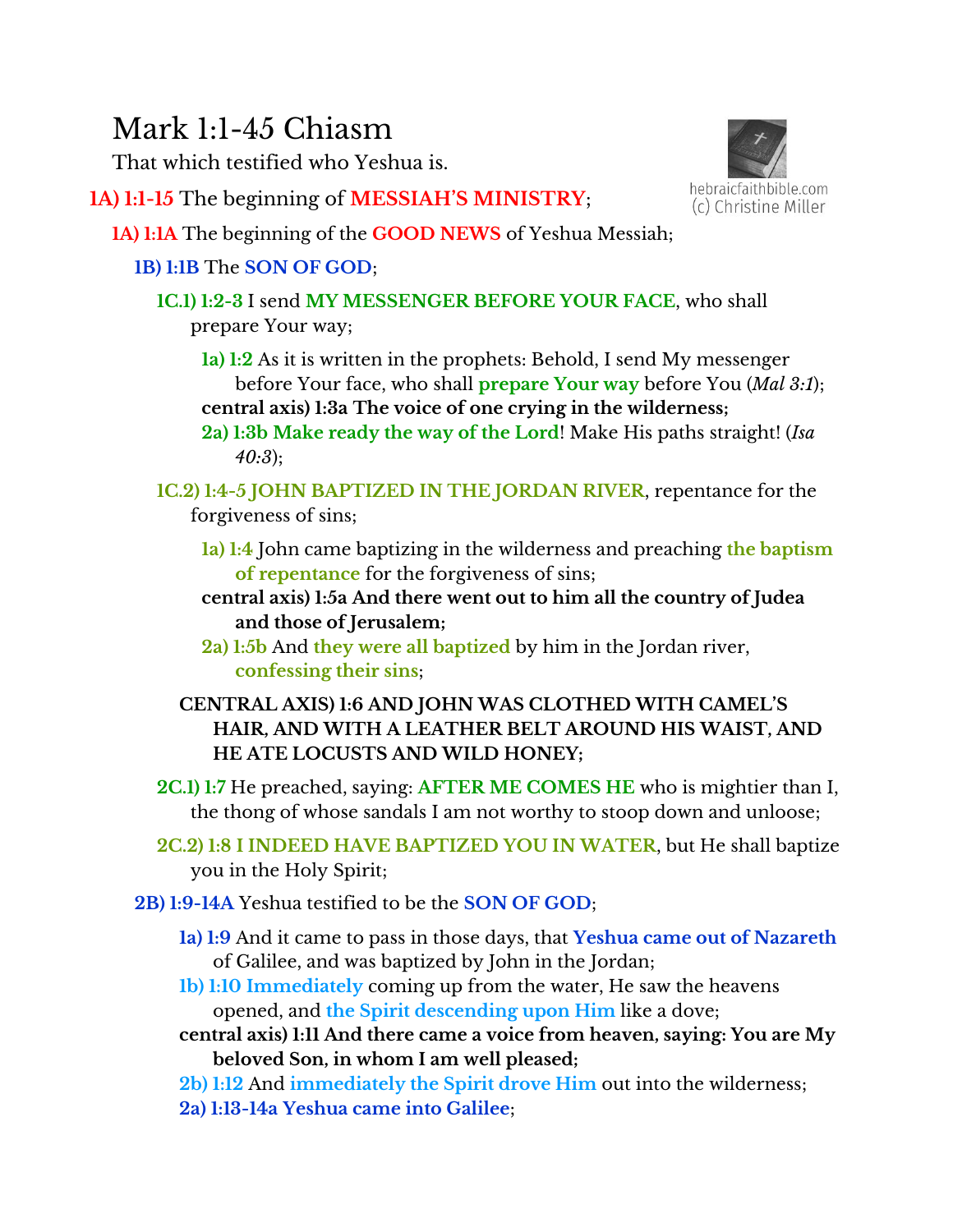**1a) 1:13a** And **He was there in the wilderness** forty days; **1b) 1:13b Tempted by Satan**; **central axis) 2:13c He was with the wild animals; 2b) 1:13d** And **the angels ministered to Him**; **2a) 1:14a** Now after John was put in prison, **Yeshua came into Galilee**;

- **2A) 1:14B-15** Preaching the **GOOD NEWS** of the kingdom of God;
	- **1a) 1:14b** Preaching the **Good News**; **1b) 1:14c** Of the **kingdom of God**; **central axis) 1:15a And saying: The time is fulfilled; 2b) 1:15b** And the **kingdom of God** is at hand! **2a) 1:15c** Repent, and believe the **Good News**.
	- **1B) 1:16-18** Now as He walked by the sea of Galilee, He saw Simon and Andrew his brother, casting a net into the sea, for they were fishermen. 17 And Yeshua said to them: Come after Me, and I will make you into fishers for men. 18 Immediately they left their nets, and **FOLLOWED HIM**;
	- **2B) 1:19-20** Going on a little further from there, He saw James the son of Zebedee, and John his brother, who were also in the boat mending their nets. 20 Immediately He called them, and they left their father, Zebedee, in the boat with the hired servants, and **WENT AFTER HIM**;

# **2A) 1:21-45** The growth of **MESSIAH'S MINISTRY**;

**1A) 1:21-28** Casting out a demon, and **HIS FAME SPREAD ABROAD**;

- **1a) 1:21** They went into Capernaum, and **immediately** on the Sabbath day He entered into the synagogue and taught;
- **1b) 1:22** And they were **astonished** at His teaching, for He taught them as one that had authority, and not as the scribes;
- **1c) 1:23** And there was in their synagogue a man with an unclean spirit. And **he cried out**;
- **central axis) 1:24-25 Saying: Ha! What do we have to do with You, Yeshua, you Nazarene? Have you come to destory us? I know you, who You are: the holy One of God! 25 And Yeshua rebuked him, saying: Be quiet, and come out of him!**
- **2c) 1:26** And when the unclean spirit had convulsed him, and **cried with a loud voice**, he came out of him;
- **2b) 1:27** They were all **amazed**, so that they questioned among themselves, saying: What is this? What new teaching is this? For with authority He commands even the unclean spirits, and they obey Him!
- **2a) 1:28** And **immediately HIS FAME SPREAD ABROAD** throughout all the region around about Galilee.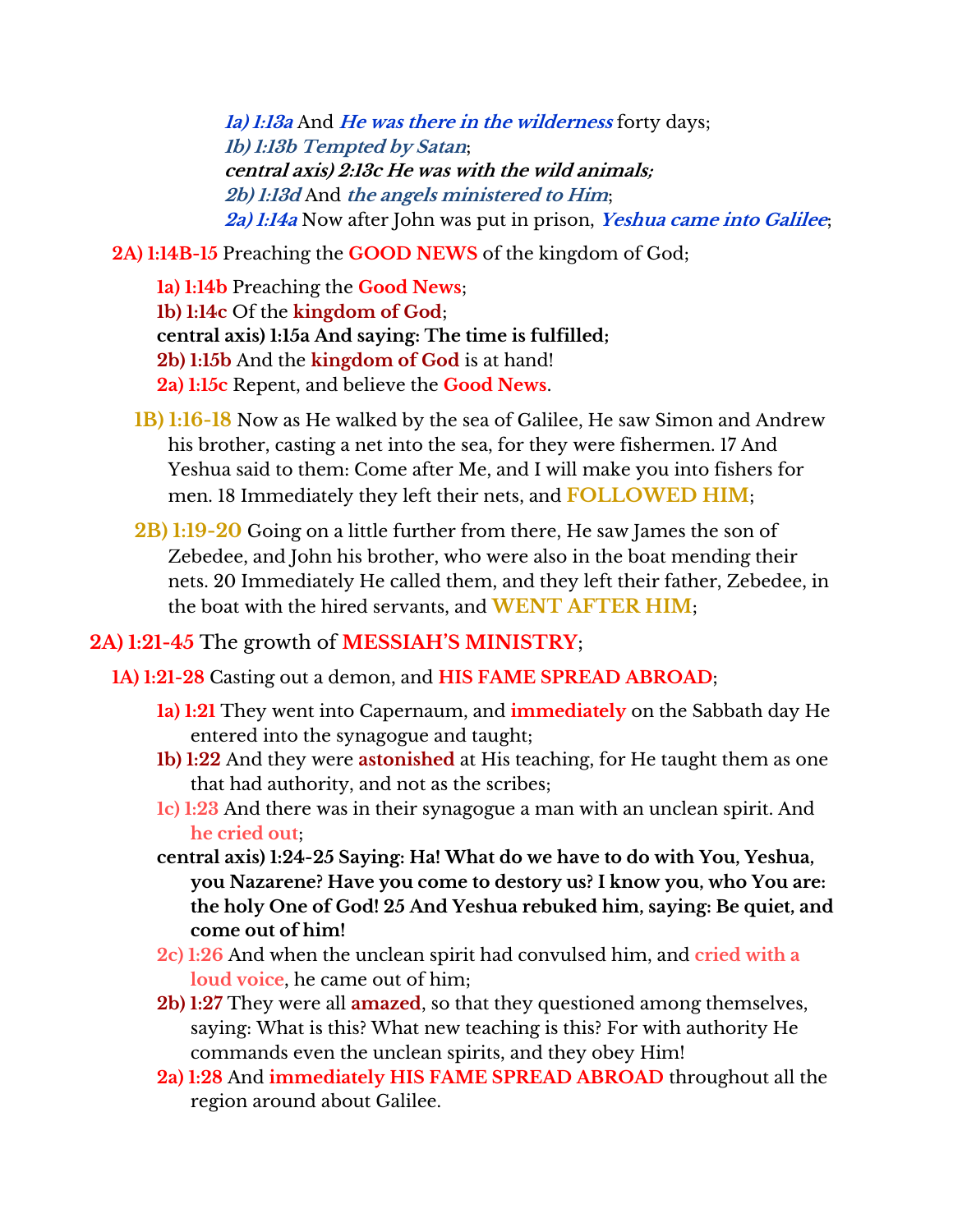#### **1B) 1:29-31 HEALED** of a fever;

- **1a) 1:29-30** And **immediately**, when they had come out of the synagogue, they entered into the house of Simon and Andrew, with James and John. 30 But Simon's wife's mother **lay sick with a fever**, and they told Him about her;
- **central axis) 1:31a And He came and took her by the hand and raised her up;**
- **2a) 1:31b** And **immediately the fever left her**, and she served them;
- **1C) 1:32-34** And at evening, when the sun had set, they brought to Him all who were sick, and those who were possessed by demons. 33 And all the city was gathered together at the door. 34 And He healed many who were sick with various diseases, and **CAST OUT MANY DEMONS**; and didn't allow the demons to speak, because they knew Him;
	- **1D) 1:35A** And in the morning, rising up a great while before day, He went out, and **DEPARTED INTO A DESERTED PLACE**;

## **CENTRAL AXIS) 1:35B AND PRAYED THERE;**

- **2D) 1:36-37** And Simon and those who were with Him **SEARCHED FOR HIM**. 37 And when they had found Him, they said to Him: Everyone is looking for you;
- **2C) 1:38-39** And He said to them: Let us go into the next towns, that I may preach there also, because for this reason I came forth. 39 And He preached in their synagogues throughout all Galilee, and **CAST OUT DEMONS**;

### **2B) 1:40-42 HEALED** of leprosy;

- 1a) 1:40a A leper came to Him;
- 1b) 1:40b Beseeching Him, and kneeling down to Him, and saying to Him: If You will, You can make me clean;
- central axis) 1:41a And Yeshua, moved with compassion, put forth His hand, and touched him;
- 2b) 1:41b And said to him: I will; be made clean;
- 2a) 1:42 And as soon as He had spoken, immediately the leprosy departed from him, and he was made clean;
- **2A) 1:43-45** And He strictly charged him, and immediately sent him out, 44 and said to him: See that you say nothing to any man, but go your way, show yourself to the priest, and offer for your cleansing the things which Moses commanded, for a testimony to them. 45 But he went out, and began to proclaim it much, and to **SPREAD ABROAD WHAT HAPPENED**, so that